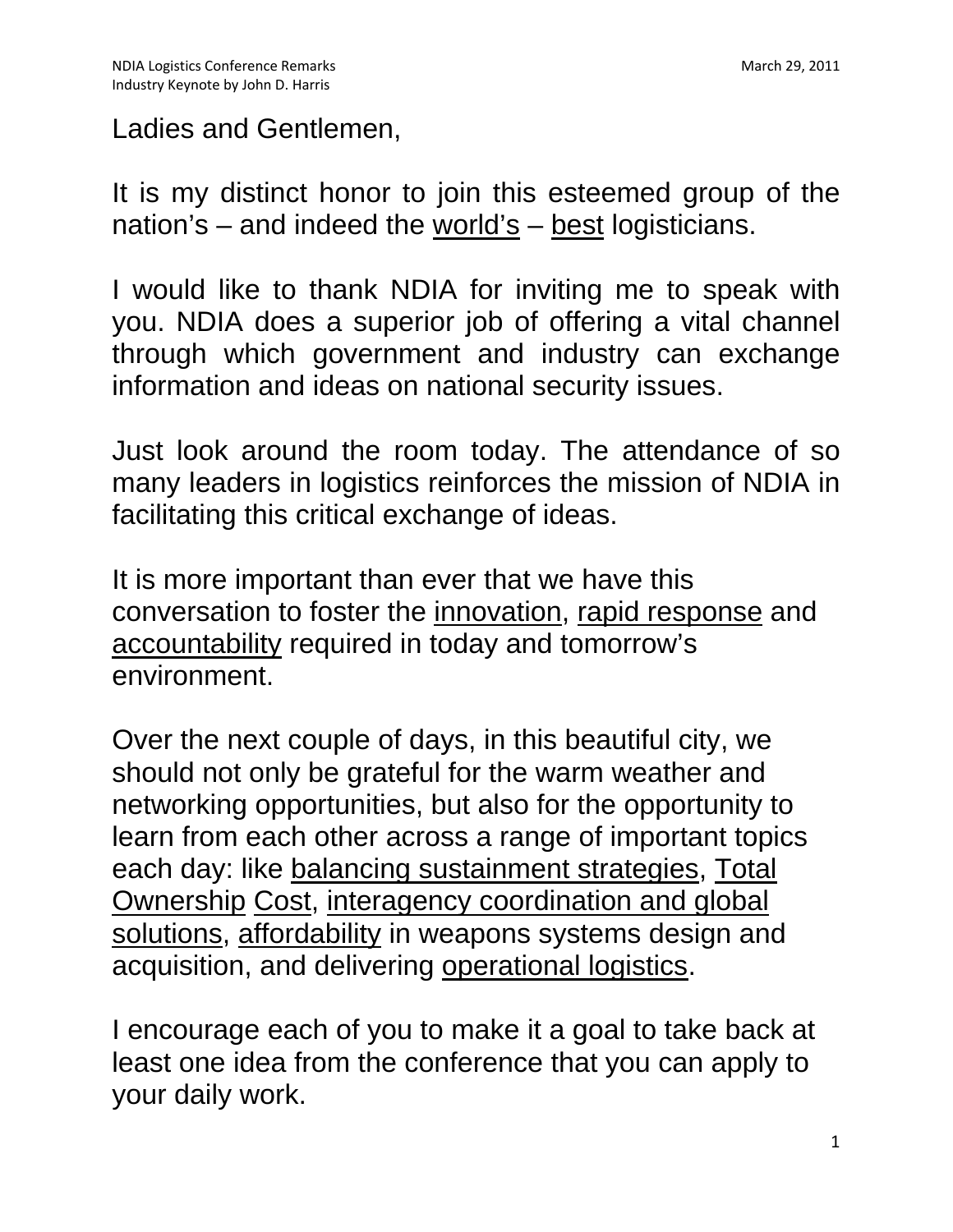And let me say right up front that, while I am obviously affiliated with a specific company and am proud of it, I'm here today to represent a broader industry perspective.

To that end I've drawn upon experience not only from my professional career but also from suppliers, partners and competitors, all of whom we asked to weigh in or, as I've heard some in the military say -- to "chop" -- on my remarks in order to bring you a truly cross-industry perspective. The "chop" by all -- including competitors, I'm happy to say -- was very constructive! And so, in offering this perspective, I thank my fellow contributors.

## Now, on to the theme of this conference: **"Global Sustainment in an Uncertain Future."**

Whether you're here today representing the government, military, academia or industry, I am confident we all agree that the ultimate and most important goal is to support the missions of military and civilian personnel in theater. This common sense of purpose is something that fuels the drive to always improve.

I was in Afghanistan a few months ago meeting with some of our folks on the ground there and met a young soldier who summed it up by looking at me and saying the following: *"Don't you guys ever leave us."* His words are directly relevant to our discussion today.

History is full of examples where logistics – or lack thereof – have resulted in battles won or lost. To me, the words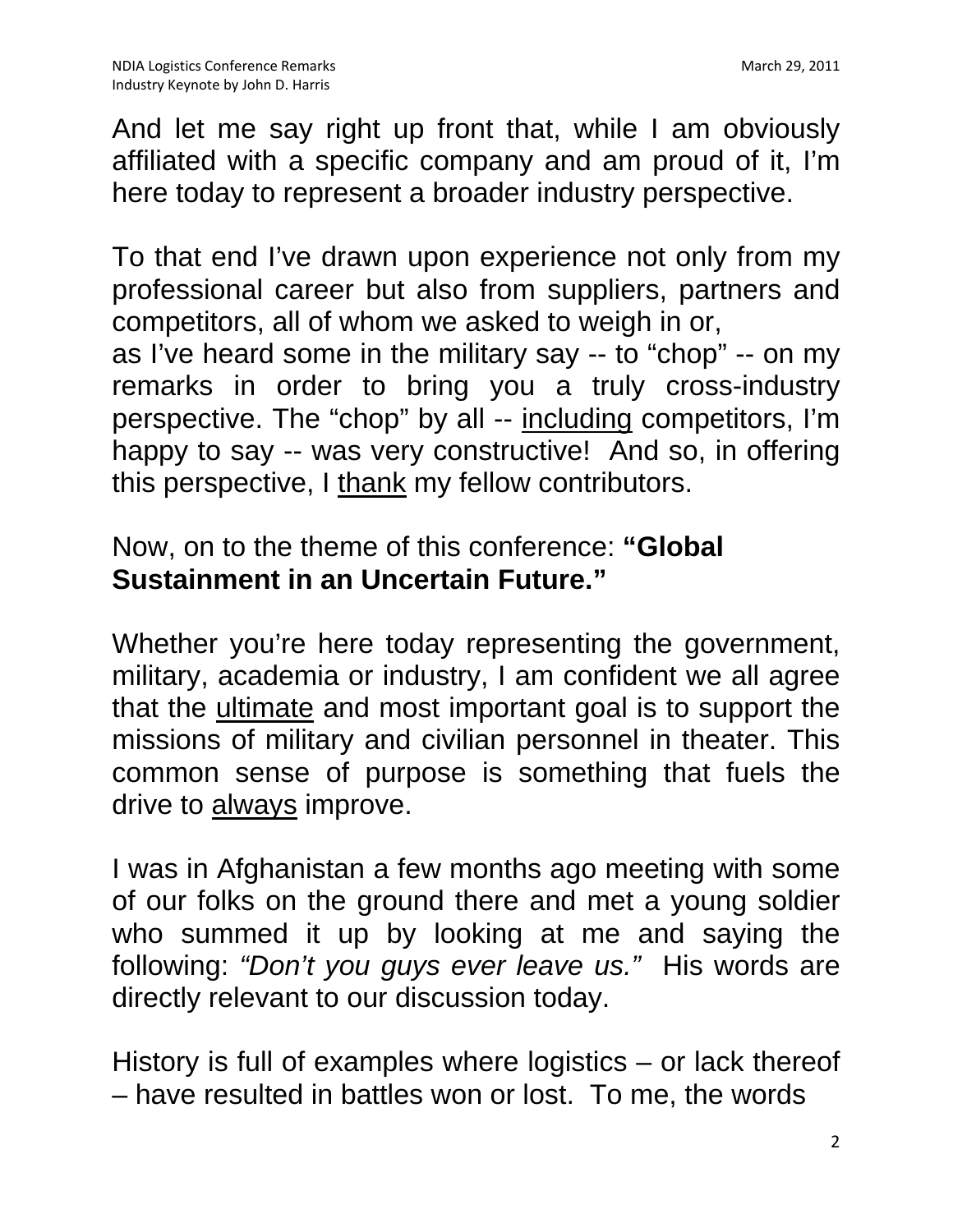*"Don't you guys ever leave us"* is a powerful reminder to keep the wants and needs of the warfighter - and the civilian personnel whom we also cannot forget - at the forefront of our activities. Their current and future needs must drive our discussion today regarding what should be done and the sense of urgency in doing it.

There's never been as dramatic a logistics challenge as what we've seen in Afghanistan – a remote, austere environment for sure.

It's a challenge that the collective efforts of government and industry have met head on. We should thank those logisticians who have done a terrific job in rising to the challenge.

I recently watched video of Dr. Carter's speech given about a year ago at the Center for Strategic and International Studies. Describing the logistics challenge in Afghanistan, he said – and I'm paraphrasing – that you couldn't pick a worse place to fight a war, except maybe Antarctica.

Having been to both places in the last six months, I can definitely agree. With challenges in remote places like Afghanistan, combined with a borderless enemy, there is – as the conference theme indicates, uncertainty.

With logistics representing more than a quarter of the annual defense budget, and 65 to 70 percent of a Program's Total Ownership Cost, we…in this room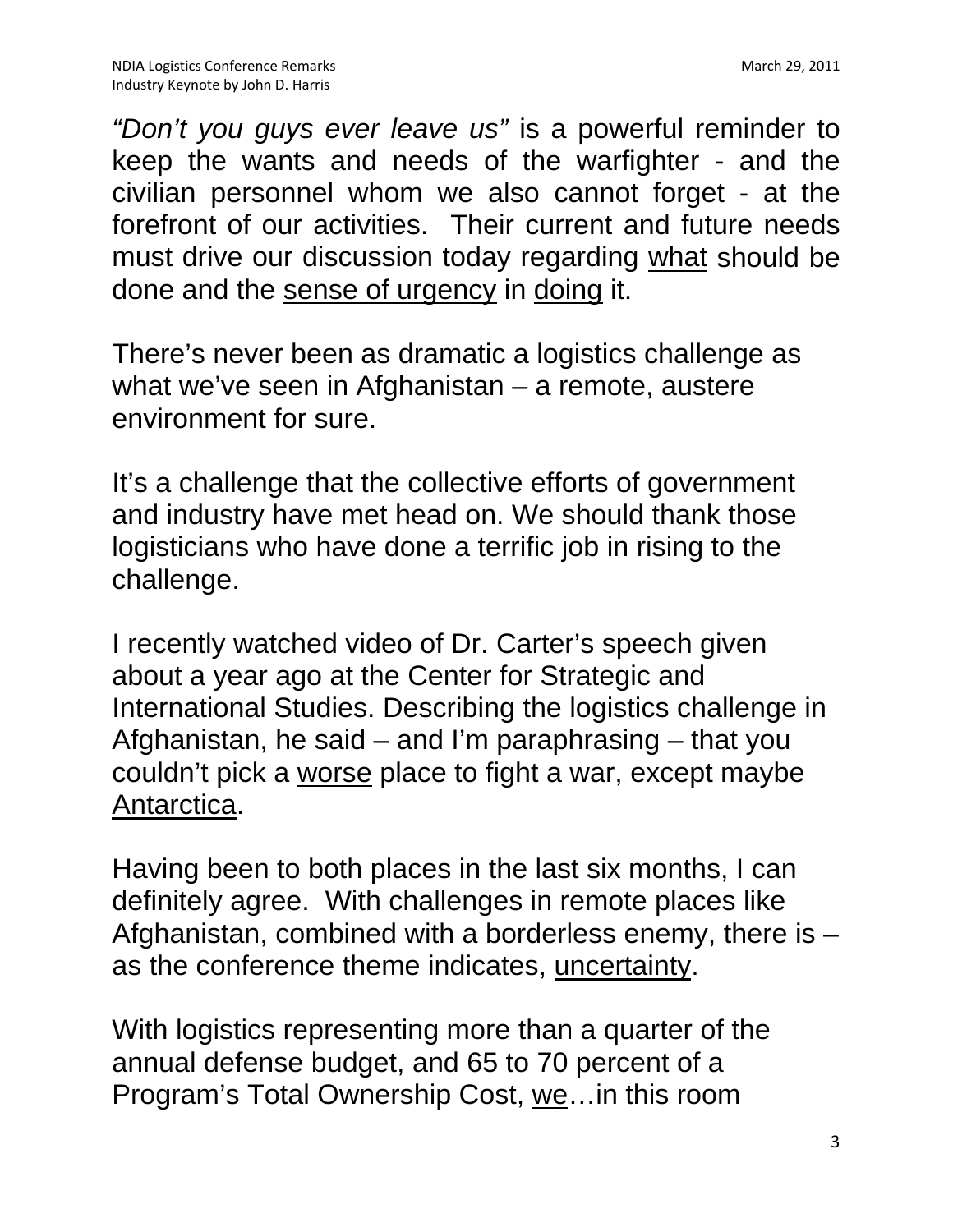today…have a distinct opportunity to meaningfully affect the future.

The importance of logistics is nothing new. Sun Tzu said that, quote: "The line between disorder and order lies in logistics."

What is new in the world today is the need for synchronized logistics across multiple platforms in all domains – air, land, sea, space and cyberspace – for optimal global sustainment.

So the question is - How does this happen?

Industry, without government, does not have the total answer. We must build trust and accountability by working together. I think that bears repeating…We must build trust and accountability by working together. This is fundamental to our ability to meet current and future challenges head on, and to do so effectively.

I would like to use the time we have today to focus on four priority areas on behalf of industry:

First, creating a "system of systems approach"...

Second, selecting appropriate business models that balance flexibility with accountability…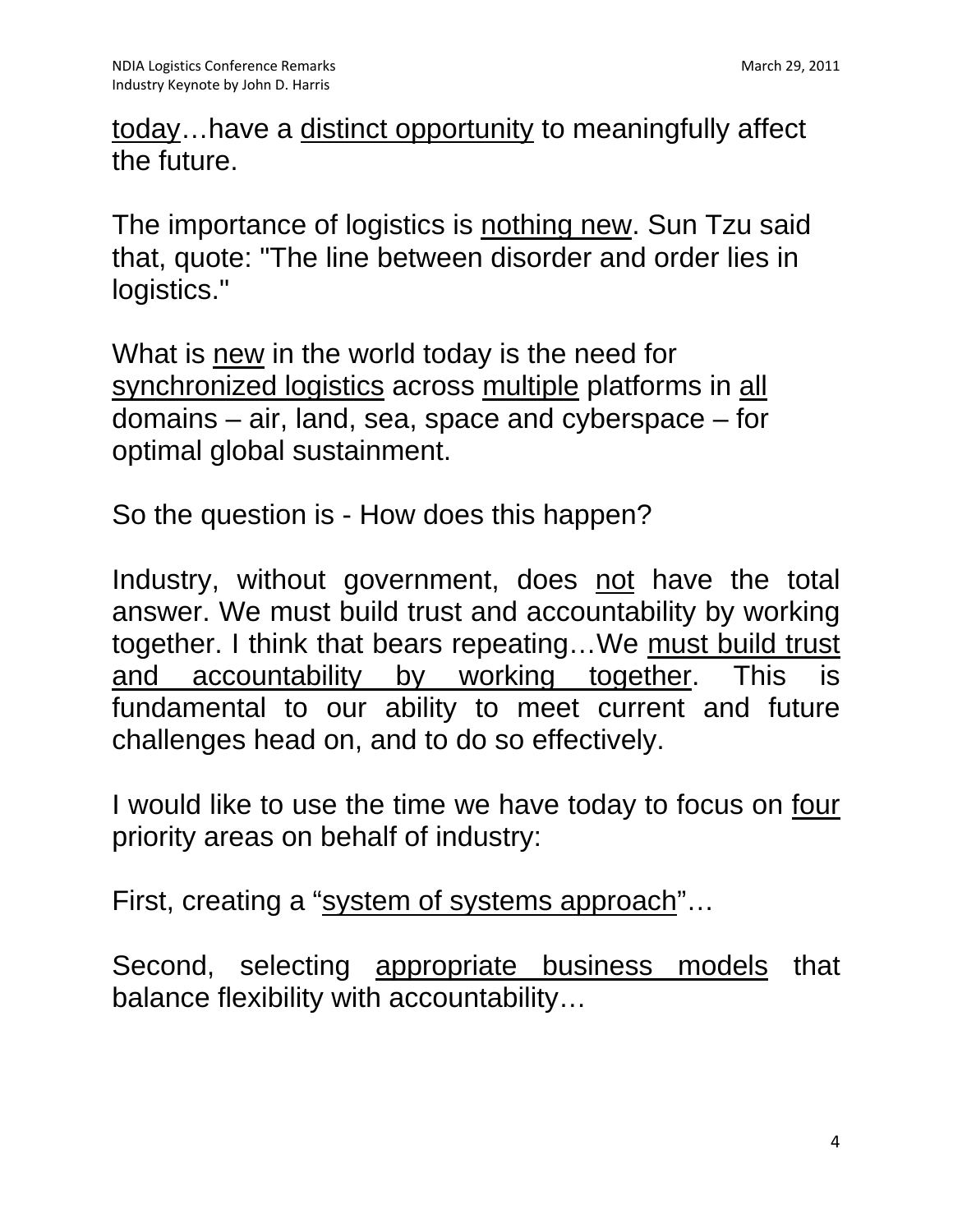Third, vigorously and continually connecting logistics "lessons learned" to program design engineering to drive out Total Ownership Cost, and …

### Fourth, training future leaders.

Together these actions can help us achieve global sustainment in an uncertain future.

## **("System of Systems" Approach)**

First is the importance of creating a "system of systems" approach.

We hear a lot about the latest technology solutions to improve or redefine our warfighters' logistics challenges, such as "total asset visibility" and "RFID tags."

These are, without a doubt, important tools, but their use can often jump ahead of what we should start with, which is an unambiguous understanding of mission objectives and the operational environment.

We acquire this knowledge through multiple channels, including: technology, boots-on-the-ground observation, and through the warfighter.

We learn what's working, what's not, and what's missing.

In a "system of systems" approach, equipment, material, and training requirements are documented and fulfilled in a synchronized manner…linking disparate pieces of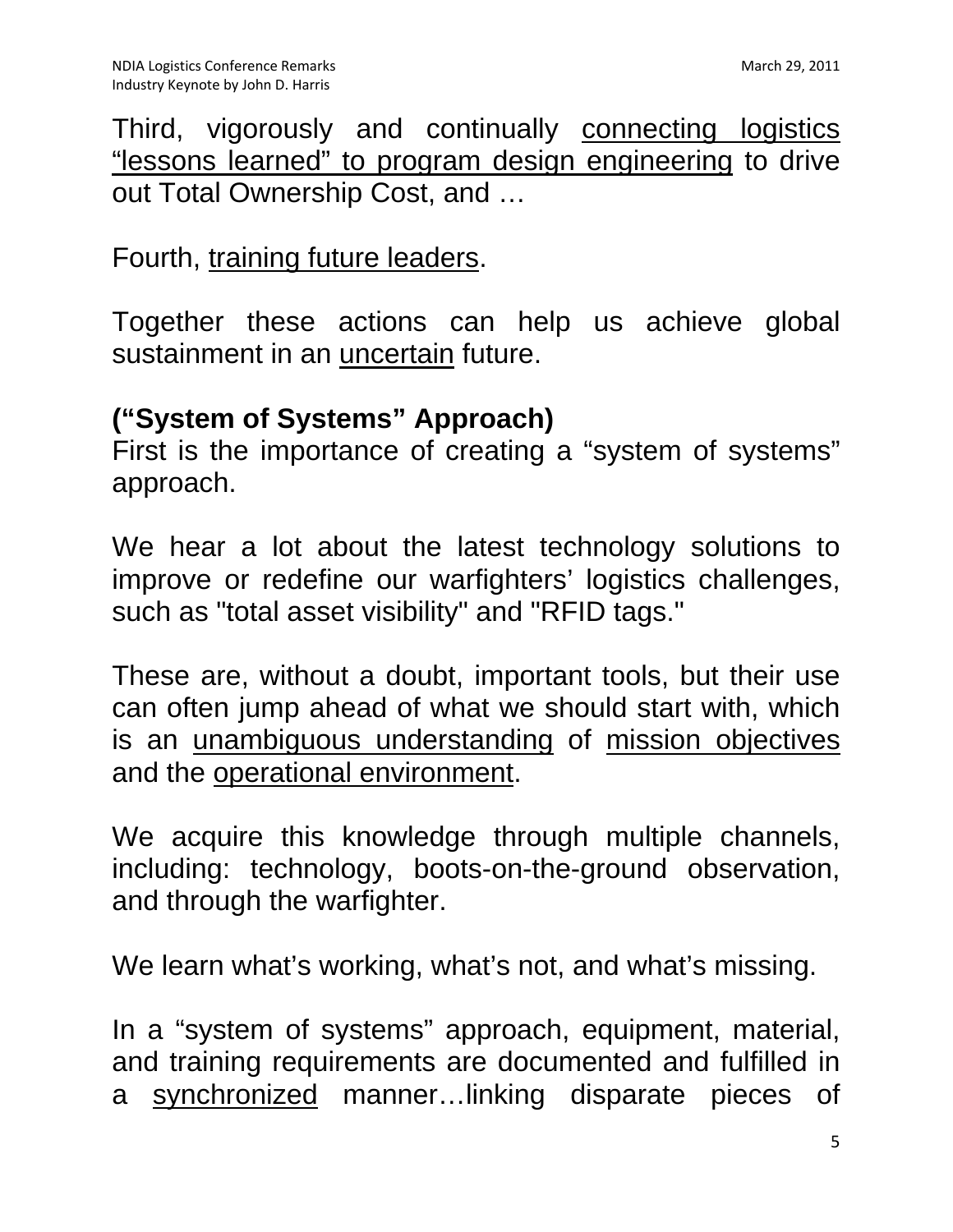information into a virtually seamless flow…from the point of the spear to the thousands of people and companies that support them.

Just imagine a time when a potential maintenance action which will ultimately become a maintenance requirement is anticipated through embedded prognostics...

When soon-to-be material needs from various sources are automatically and seamlessly transmitted through the supply chain.

And imagine this being done without creating unwanted spikes within the logistics infrastructure. To prevent, for example, inventory or people sitting when needed elsewhere or surplus that is stockpiled for that "just in case" moment. In today's environment, the warfighter simply cannot afford this.

There are multiple options to implement a system of systems approach to synchronized logistics. A complete redesign of the entire logistics infrastructure would of course be the most expensive and time consuming option.

In fact, there are steps we can take that are effective without requiring a redo of the whole ball of wax.

The future of logistics --- as is the trend with weapons systems --- lies in developing a standard set of defined information interfaces. This creates a "logistics open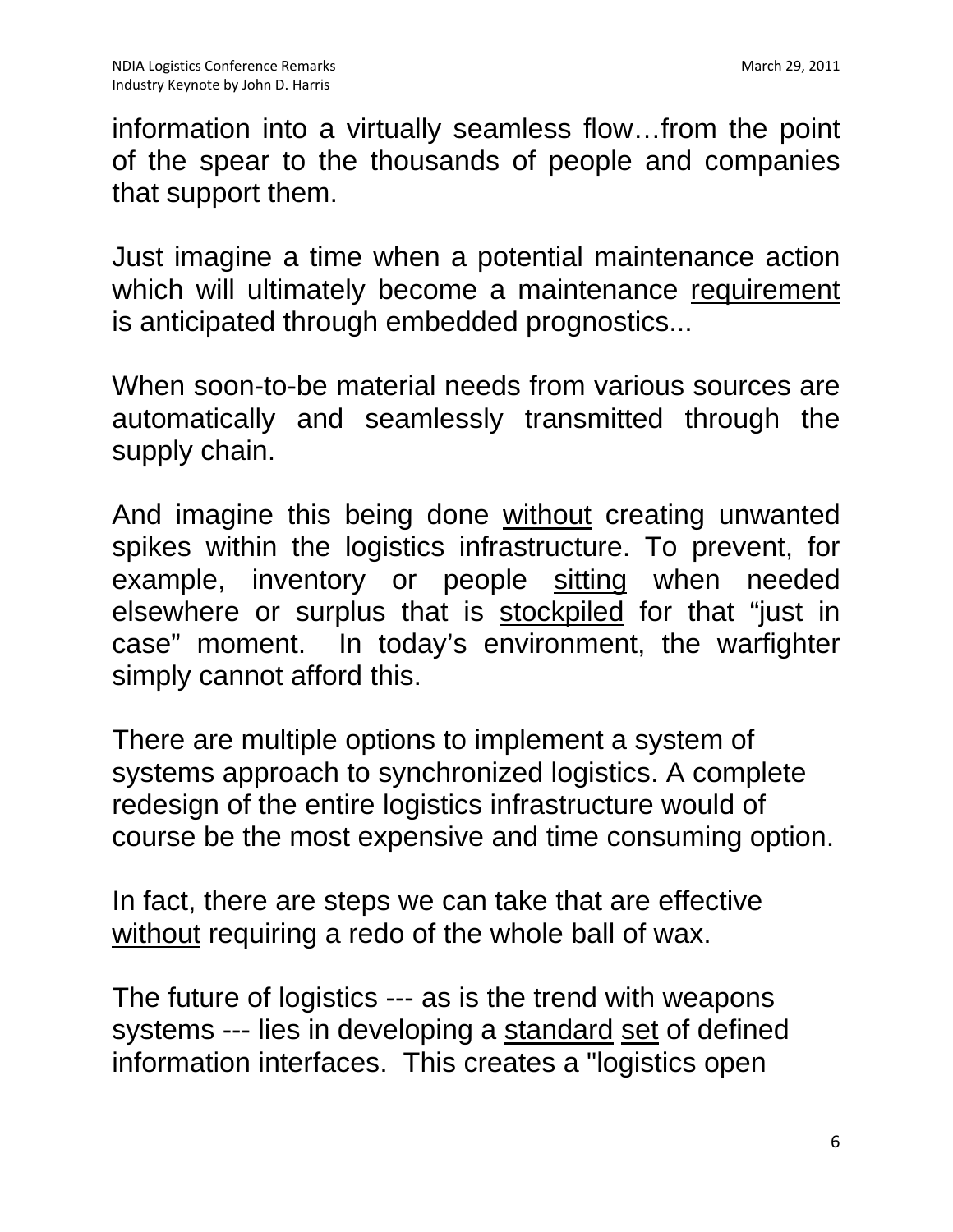architecture," allowing military and civilian customers to interface seamlessly with supplier information systems.

This system allows military and civilian personnel to not only order equipment, maintenance, or training, for example, but also track the whereabouts of those goods or services anywhere in the logistics chain.

This is different from "Just in Time" logistics or "Total Asset Visibility"…It is logistics enabled not by individual bytes of data, but by information from our operating forces, integrated with all the suppliers who ultimately fulfill the various needs.

Embracing these ideas does not mean abandoning current processes. Quite the opposite: A system of systems approach respects and works within the culture of the services, supporting and enhancing that culture, not dampening it.

Using such an approach to synchronize logistics is ultimately beneficial to the taxpayer as well as to our warfighters.

This provides a high level of service at a lower cost…increasing efficiency by cutting inventories, and improving the cycle time of the logistics support chain by reducing redundancy…All the while delivering what the warfighter needs, when they need it, from whatever source required.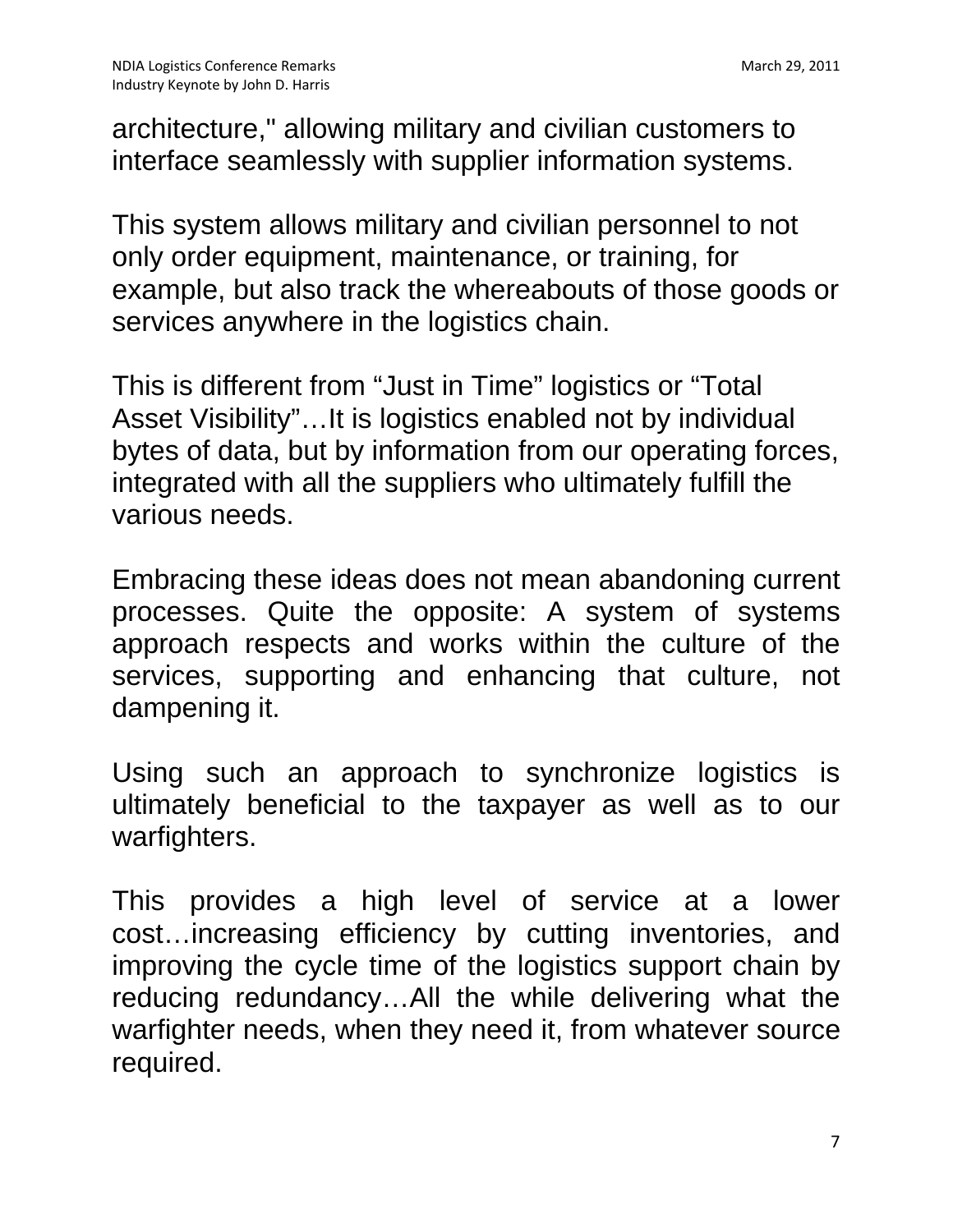# **(Selecting Appropriate Business Models)**

A second action to achieve global sustainment in an uncertain future is to select the appropriate business models.

Today's environment calls for greater affordability and cost control. Government and industry, working together, have shown the ability to achieve both affordability and cost control through Performance based contracts, like PBLs.

Public-Private Partnerships foster an increase in the trust factor because each party is intimately involved in the program's success.

In addition, this approach maximizes utilization of public infrastructure for which the taxpayer has, in many cases, already paid.

Expanding the scope of PBLs beyond equipment availability to a complete system that includes equipment and trained warfighters may be the path to even greater affordability and efficiency. But this isn't an easy path. It's a path where we – industry and government together – must create higher levels of openness and trust.

Industry, working with government, is up to the challenge of supporting the military to deliver effective, cost-efficient solutions through a competitive environment.

Finding the right business model allows industry to quickly respond to rapidly changing military needs… while at the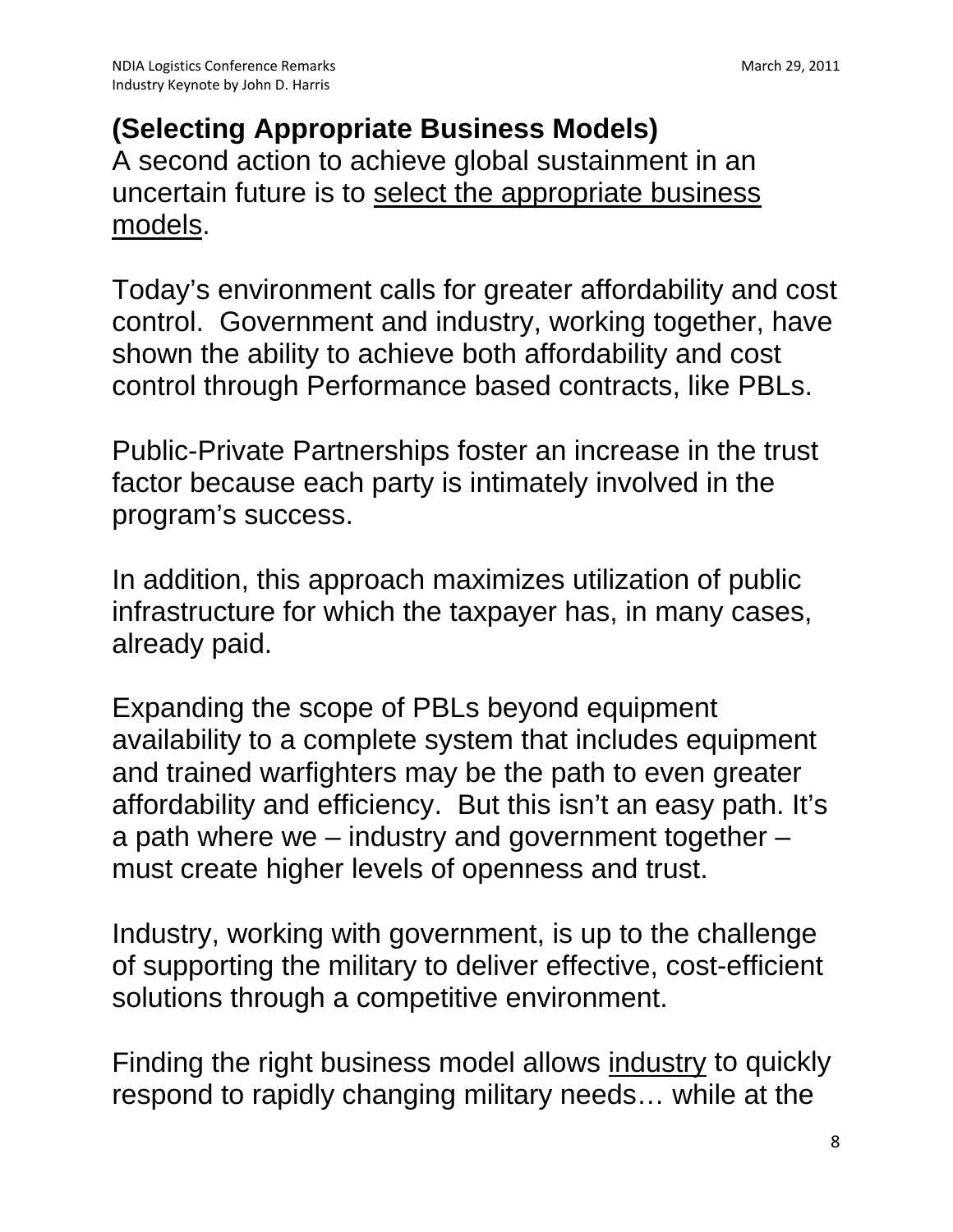same time maintaining the appropriate oversight and accountability in the use of the government's funds.

We have seen this in practice… reducing, by example, the time between the identification of a requirement in the field to the fulfillment of that requirement from what in the past took more than 65 days to less than 18 days today…

All while saving the government millions, promoting competition and getting the best solution to the warfighter. It can be done.

What's required is aligning government and industry along efficient business systems and models that produce flexibility, responsiveness and operational excellence... while adhering to the proper oversight controls that reinforce accountability, and reward industry for efficient use of assets.

**(Connecting "lessons learned" to design engineering)**  Moving on to a third action that can enhance global sustainment in an uncertain future is vigorously and continually connecting logistics "lessons learned" to program design engineering to drive out Total Ownership Cost. In other words, logistics and design engineering need to be continually "connected at the hip"....especially during the program design phase.

As most of you know, the first 20 percent of a new program's design phase drives 75 to 80 percent of its Total Lifecycle Cost. Simply, once a program gets past the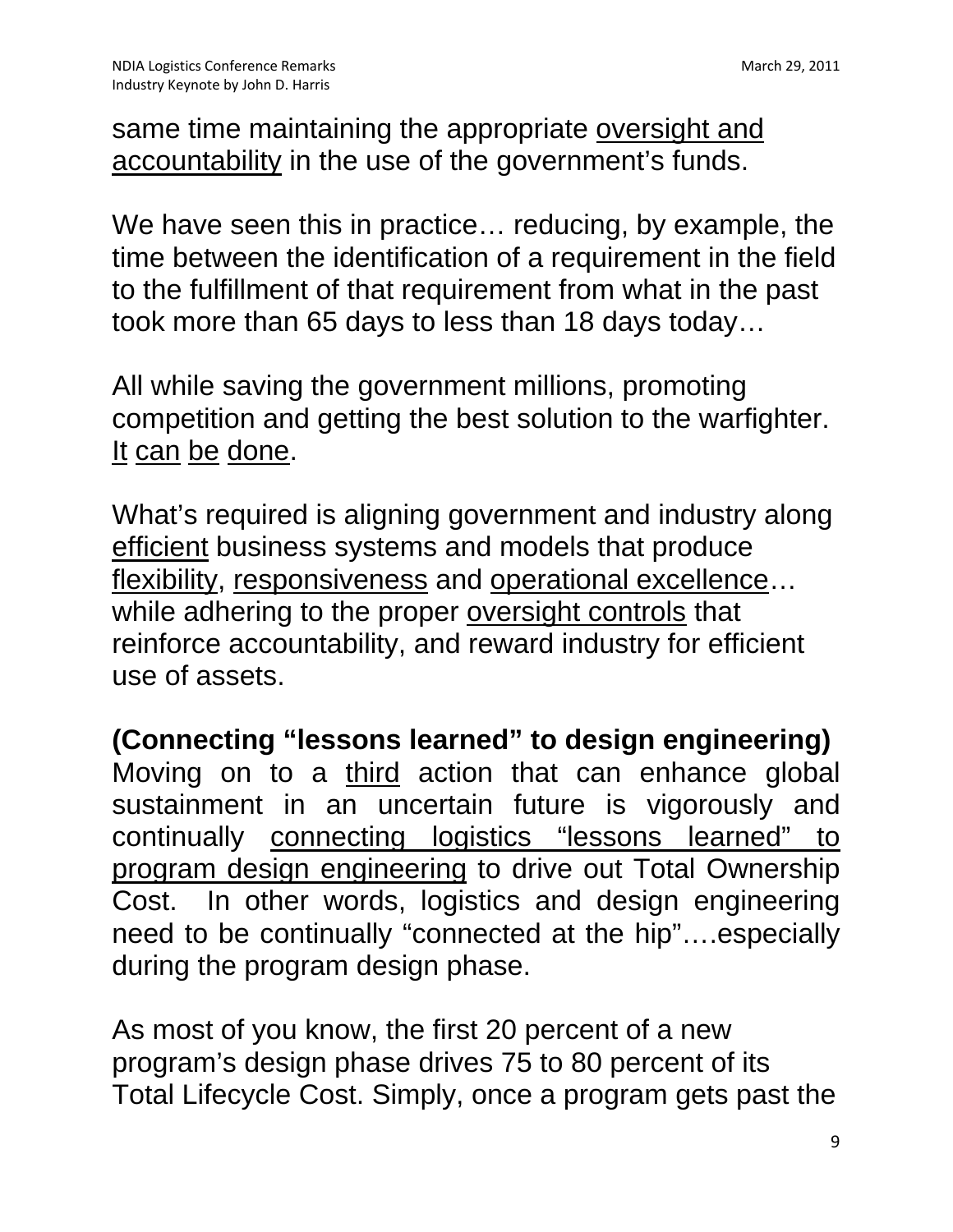critical design phase, the logistics costs are basically "locked in." This leads to a lot of "could-a, would-a, should-a" moments later on if not done properly up front.

Government and industry can certainly optimize logistics support post design phase…for example, using the two priorities mentioned earlier…but the highest ROI is when the logistics support cost is "up front".

So why don't we do this? Several reasons come to mind:

- One reason is that there's still not an acceptable, agreed upon Total Ownership Cost model…or models. Without this acceptable lever, and with ever-present program funding pressures, if a program increased its near term design costs to lower long term logistics costs, the program might be cancelled, making any logistics support a moot point.
- Another is that the right logistics data isn't readily available. Many times it's because "my computer can't talk to your computer," again reiterating the need for an open logistics architecture to connect aspects of the supply chain.
- And a basic, but critical reason is that logistics folks are not connected "at the hip" with design engineering folks….especially "up front".

In summary, we need to sharply focus on an acceptable Total Ownership Cost model or models. This will allow Program Managers and the government to consider meaningful T.O.C. cost trades during Pre-Milestone and Milestone reviews.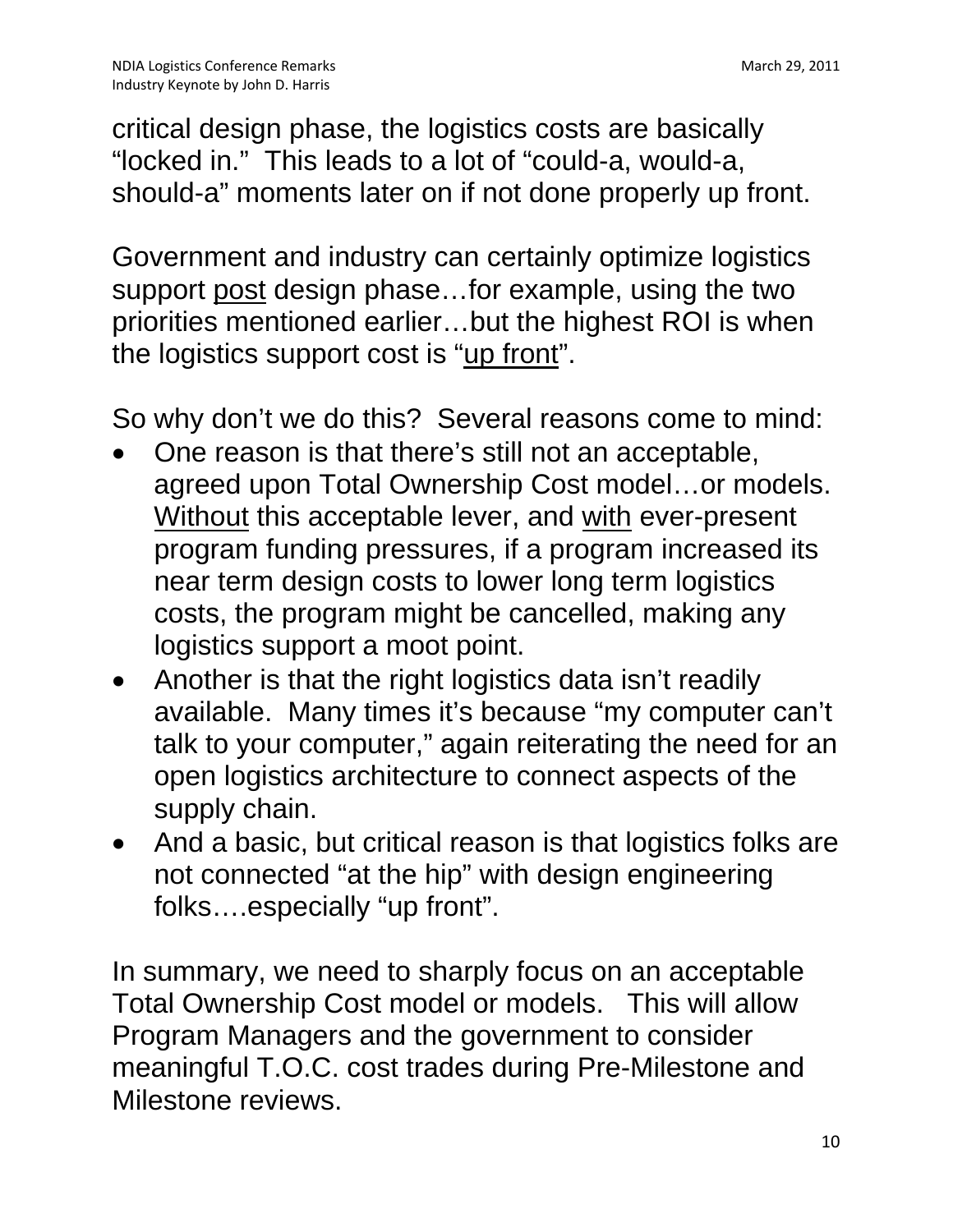This should be our commonplace practice. Maybe at some point we'll figure out how to make the color of money an enabler, and not an excuse.

### **(Training Tomorrow's Logistics Leaders)**

So, I've talked today about three actions to take that can help achieve global sustainment. And I know that speeches always come in "threes," but I'm going to go go out on a limb today and give you a <u>fourth</u> action, although really an enabler for the other three!

And so, last but certainly not least, global sustainment in an uncertain future hinges on training tomorrow's leaders in effective leadership.

Leadership is, after all, the key discriminator between success and failure in the logistics realm as well as on the battlefield.

For experts in the logistics field, leadership means not only providing subject matter expertise, but also taking a seat at the strategy table…participating, anticipating and taking action to mitigate issues.

And it means doing all this while also identifying the next generation of leaders and training them to handle any given situation. Training tomorrow's leaders means opening our minds to new techniques that can be effective with them, acknowledging that they grew up differently than those of us in my generation did.